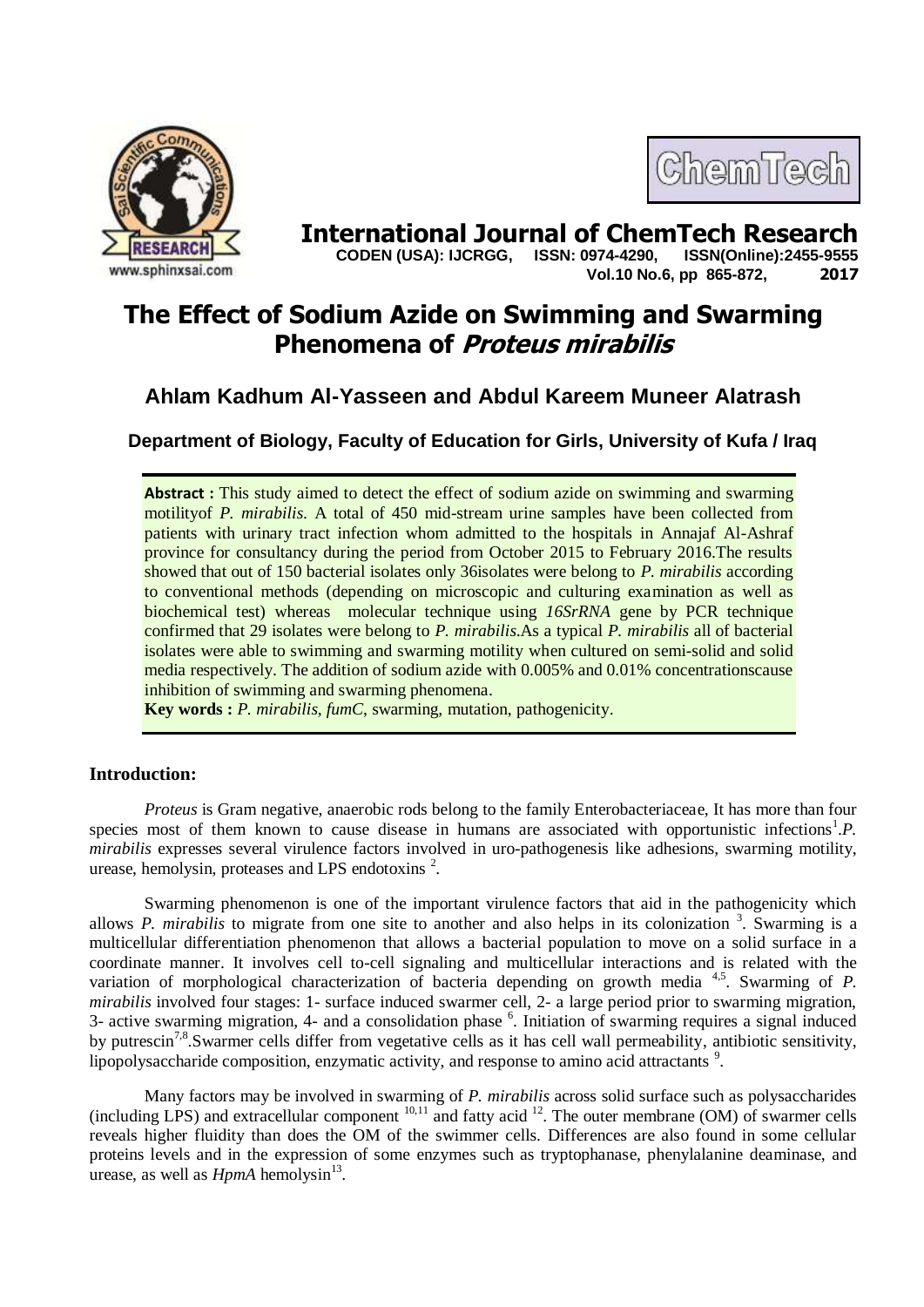A number of theories have been suggested to explain the cyclic nature of swarming and the onset consolidation. According to Lominski and Lendrum <sup>14</sup>, the central colony that are actively growing and dividing produce and excrete a cell toxic metabolites that disperses and spreads into the medium and establishes a gradient of decreasing concentration away from the colony and when the metabolites concentration reaches a dangerous level it will trigger the transformation of normal short cells to swarm cells by inhibiting the celldivision and stimulating the synthesis of flagella. The highly motile long forms (swarm cells) once formed is able to detect the toxic product and swarm away from the center of colony (down the concentration gradient) in a negative chemotactic response. When the swarmer cells reaches an area of agar with a low level of metabolites, movement stops and the swarm cells (long bacilli) fragment to form a shorter cells and start multiply, and when the concentration of metabolites increase critical concentration the swarm cell will form again and the process is then repeated in cycle forming the concentric circles pattern that appear on several agar media. Other theories demonstrate the cyclic nature of swarming is a results of many changes in gene expression and mathematical models involving change in population density or water activity at the periphery of expanding cells  $^{15, 16, 17}$ .

However, various substances exhibit an anti-swarm characteristics on solid media such as nitrophenyl glycerin, urea, ethanol, sodium azide, barbitone and active charcoal <sup>18,19</sup>. Because of the important role of fimbriae in the pathogenicity of *P. mirabilis,* this research was aimed at investigating the effect of sodium azide on swimming and swarming phenomenon.

#### **Materials and Methods**

**Isolation and identification of** *P. mirabilis***:** 450 mid-stream urine specimens were collected from patients suffering from urinary tract infection at different age groups from both sexes. All samples were cultured on MacConkey and Blood Agar Base for primary isolation of bacterial isolates. Microscopic examination, bacterial colonies characteristic on selective and deferential culture media and biochemical test (conventional methods) as well as molecular technique (using *16SrRNA* gene by PCR technique) were used for identification of *P. mirabilis*<sup>20</sup>.

**Detection of swimming and swarming phenomena:** A method described by Girgis<sup>21</sup>was carried out. Briefly, semi-solid Luria Bertani medium( with3 g/l of agar) for swimming and solid Luria-Bertani medium(with 8g/l) for swarming were inoculated with a spot of 0.5μl of *P. mirabilis* suspension (bacterial density equal to McFarland standard tube NO. 0.5)and incubated aerobically at  $37^{\circ}$ C for 24 hr. to detect swimming and swarming phenomenon. Three replicates were used for each isolates.

**Detect the effect of sodium azide on swimming and swarming phenomena.** Two concentration of sodium azide (0.005% and 0.01%) were used to evaluate its effect on swimming and swarming phenomenon according to the method that described by Kearns (2010). As described above semi-solid and solid Luria Bertani medium were supplemented with 0.005% and 0.01% of sodium azide separately to each one.A spot of 0.5μl of *P. mirabilis* suspension (bacterial density equal to McFarland standard tube NO. 0.5)was cultured on the media and incubated aerobically at  $37^{\circ}$ C for 24 hr.

#### **Molecular Experiment**

#### **Extraction of bacterial DNA:**

Boiling method as described by Sambrook<sup>22</sup>, was carried out to extract the template DNA from  $P$ . *mirabilis* isolates. Briefly, 10 ml of a fresh brain heart infusion culture were centrifuged at 6000 rpm/10 min and the pellet was washed twice with STE buffer (0.058gm of NaCl, 0.015gm of Tris base and 0.004gm of EDTA in 10ml of D.W.), then 200µl of SET bufferwas added; mixed well and heated to boiling for 10 min, then transferred to a water bath at 80Cº for 4minutes. Later ona lysate wasincubated on ice bath for 5 min. The mixture was centrifuge for 30 min at 15000 rpm. The supernatant was transferred to new Eppendorf tube and mixed with 0.7 v:v of isopropanol and incubated at -4ºC overnight. The precipitated nucleic acid was recovered by centrifugation at 10000 rpm/15min and the pellet was washed with70% ethanol and drained off till no trace of ethanol was seen,then 200µl of TE Buffer was added to re-suspend the DNA and it was preserved at -20ºC till use.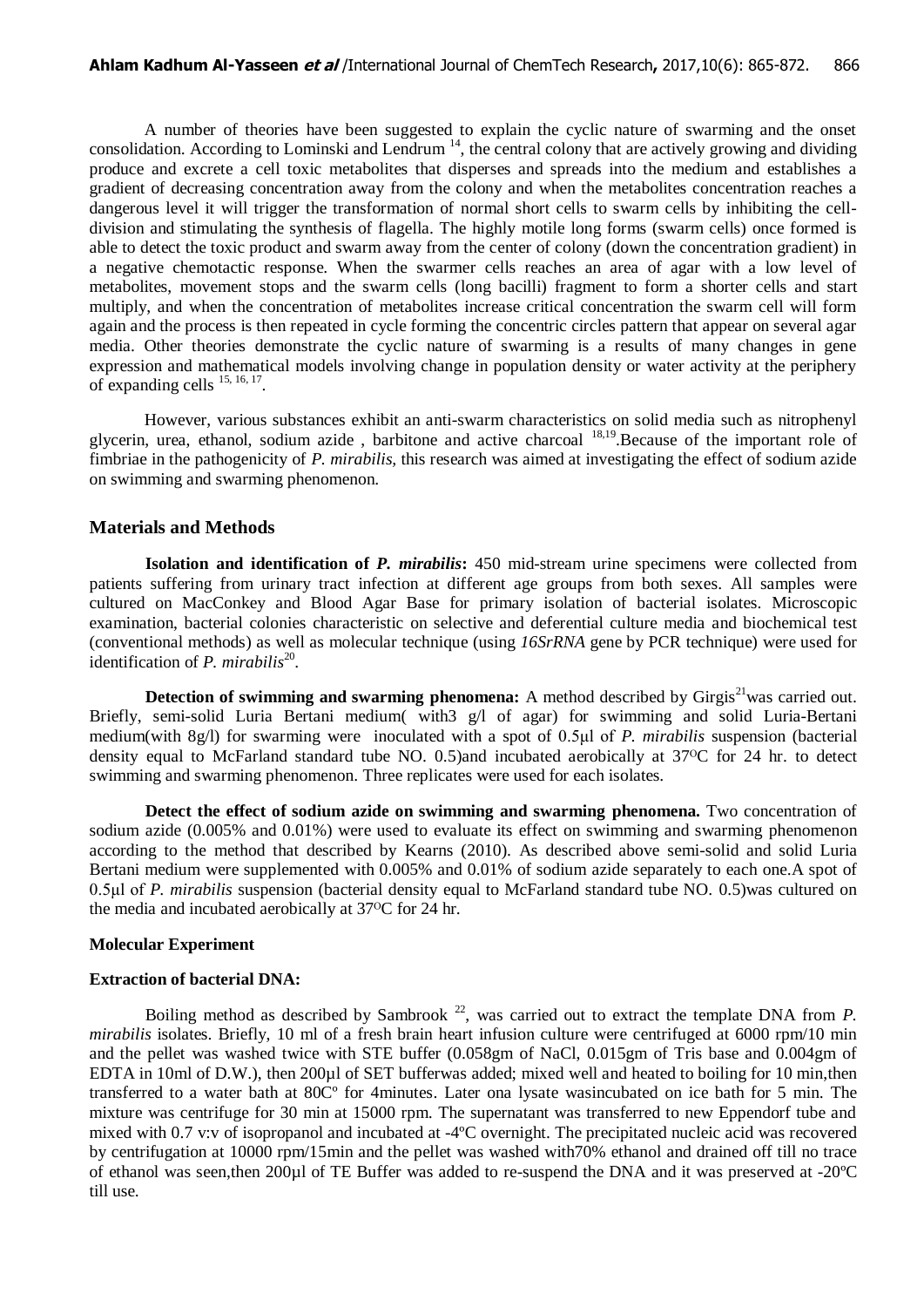### **Amplification of target gene:**

Monoplex PCR technique has been carried out to amplify *16SrRNA* using F - GAGTTTGATCCTGGCTCAG- and R -GGTTACCTTGTTACGACTT-to confirmed identification of *P.*  mirabilis<sup>23</sup>, and *fumC* using F-ATCCACGCGCTTGCTTTAAC- and R-TACGCTCACGGTTTGGTTCA-to detect fumerase encoding gene(Designed in this study). For both genes PCR mixture was used with a final volume of 20µl consist of 5µl of master mix (2.5U-iTag DNA polymerase,2.5mM dNTPs,1X reaction buffer and 1X Gel loading buffer), 2µl of each forward and reverse, 5µl of DNA template and 6µl nuclease free water.Gradient PCR was performed in PCR thermocycler (Biometra, USA) and the most proper conditions were explained in Figure (1). The resulted amplicon was electrophoresis on 1% agarose gel stained with 0.5µg/ml of ethidium bromide at 80V. for 1.5hr. and the gel was visualized by UV Transilluminator unit and photographed $^{24}$ .

| Gene<br>Name | Primary<br>Denaturation | <b>30X PCR cycles</b> |                   |                  |                    |
|--------------|-------------------------|-----------------------|-------------------|------------------|--------------------|
|              |                         | Denaturation          | Annealing         | Extension        | Final<br>Extension |
| 16S rRNA     | $94.0^\circ$            | 94.0°C                | 50.2°C<br>1.00min | $72.0^{\circ}$ C | $72.0^{\circ}$ C   |
|              | $2.00$ min              | 1.00min               |                   |                  |                    |
|              |                         |                       |                   | 1.00min          | 5.00min            |
| fumC         | $94.0^\circ$            | 94.0°C                |                   |                  |                    |
|              | $2.00$ min              | 1.00min               |                   | $72.0^{\circ}$ C | $72.0^{\circ}$ C   |
|              |                         |                       | 53.0°C<br>1.00min | $1.00$ min       | 5.00min            |

### **Figure (1): PCR thermocycler conditions.**

### **Results and Discussion:**

### **Identification of** *P. mirabilis*

The initial diagnosis that based on microscopic examination and characteristic of bacterial colonies on selective and differential culture media as well as biochemical test showed that out of 150 bacterial isolates only 36 isolates were belong to *P. mirabilis*.

Genotypic identification of 36 isolates showed that only 29 isolates were belong to *P. mirabilis*by appearance of amplicon with molecular weight 1500bp (figure 2).

*Proteus* species are normal flora of the human intestinal tract  $^{25}$ . It is an opportunistic pathogen which under favorable conditions causes urinary tract infection and It is commonly associated with complicated urinary tract infection and they are important causative agents in community acquired and nosocomial urinary tract infection(UTI) 26.

Molecular study using *16SrRNA* was carried out to confirm the identification of *P. mirabilis*. The results of gel electrophoresis of amplicone resulted from amplification of *16SrRNA* gene showed that 29 isolates (19.33%) out of 36 suspected isolate belonged to *P. mirabilis* as the amplicone appeared with molecular weight 1500bp as shown in figure (2).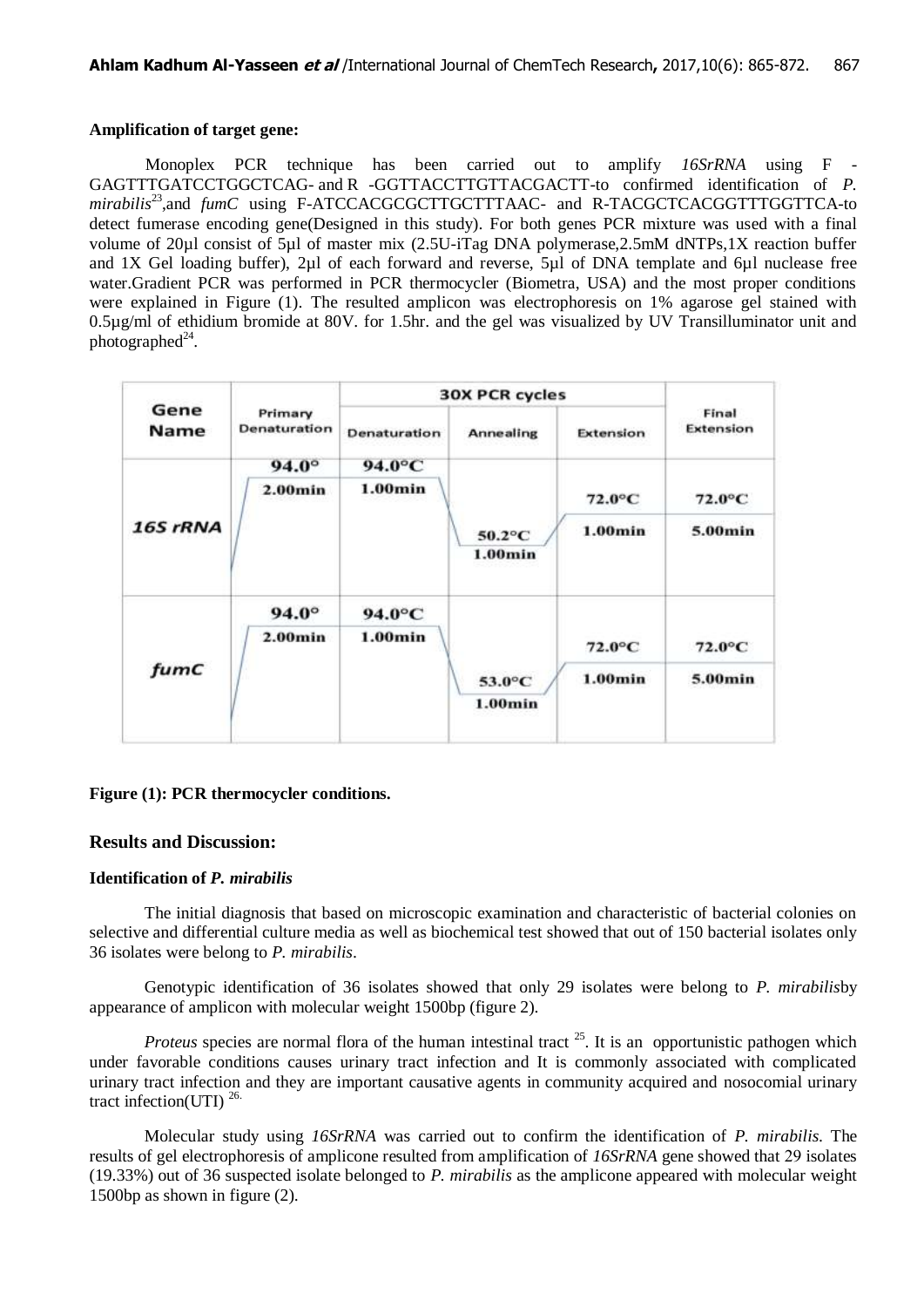

**Figure (2): Gel electrophoresis of PCR product of** *16SrRNA* **of** *P. mirabilis* **(amplicon with 1500bp). Lane M: DNA marker(100bp) ; Lane 1,2,3,4,5,6,7,8,9,10,11,12: amplicon of** *16SrRNA* **of** *P. mirabilis.* **(1% agarose, 80Volt for 90Min).**

*P. mirabilis* is one of the most common causative agents of several opportunistic hospital acquired infection such as nose, respiratory tract, skin, ear, gastroenteritis, wounds and burns <sup>27</sup>. Usually they affect the upper part of urinary tract causing infections such as cystitis, urolithiasis (kidney or bladder stones), and acute pyelonephritis and occasional cases of neonates or infants meningitis, bacteremia, wound infections, septicemia, and rheumatoid arthritis  $28$ .

#### **Detect the effect of sodium azide on swimming and swarming of** *P. mirabilis*

The results of this study showed that all of *P. mirabilis* isolates form swarmer and swimming cells during their growth on solid and simi-solid media as well as a consolidation phase appeared(Figuer3). To evaluate the effect of sodium azide the results showed that sodium azide (a poison of aerobic respiration) cause inhibition of swimming and swarming phenomenon when used in both 0.01% and 0.005% concentrations as shown in figure (3).



**Figure (3): Swimming and swarming phenomenon of** *P. mirabilis* **with or without sodium azide.**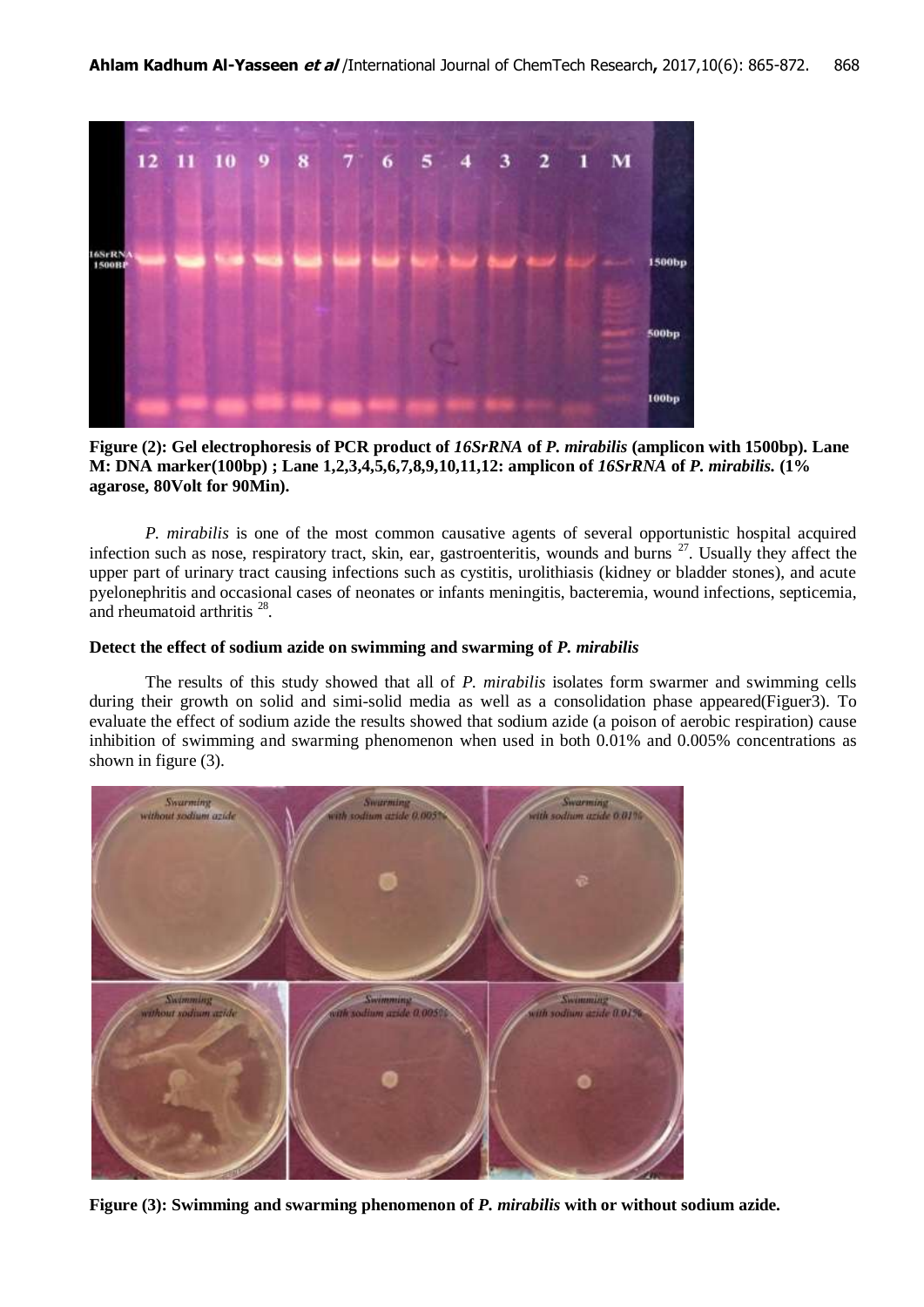Swarming proses of *P. mirabilis* involved differentiation of bacterial cell into a large (750um), a multinucleated highly motile, hyper flagellated cell <sup>29</sup>. Many factors are necessary for swarming phenomenon including flagella and chemotaxis <sup>30,31,32</sup>. The appearance of consolidation phase revealed a high regulation of metabolic activity of *P. mirabilis*. Several studies improved that during consolidation phase (a term called on swarmer cells that slow down or cease movement and differentiate into shorter rod shaped cells) about 541 genes were up regulated. Members of these genes were associated with metabolic activities of bacterial cells <sup>33</sup>.

On the other hand initiation of swarming requires a signal that induced by putrescine  $34$  and glutamine <sup>35</sup>, such signals were induced by regulation of gene expression. Many studies referred to many factors that may be an important role in movement of *P. mirabilis* on solid surfaces such as polysaccharides (as well as LPS) fatty acids and extracellular matrix  $36$ . Such factors may be regulated by at least 9 genes as  $37$  as he confirmed that during swarming, only 9 genes were up regulated. Both swimming and swarming motility require functional flagella. Genes that involved in biosynthesis of flagellum are clustered in several operons that make up regulation of flagella <sup>38</sup>.

Because of this phenomenon, isolation of *P. mirabilis* from clinical samples was very difficult or makes it impossible sometimes so that many attempts were carried out to develop an anti-swarming agent.

Several studies referred to using some chemical compounds for inhibition of swarming cell <sup>39</sup>. Showing that inhibition of motility may be carried out by using phenyl-ethanol whereas sodium azide may inhibit the growth of bacterial cells, while <sup>40</sup> noted that 0.125mg of triclosan lead to inhibition of 90% of *P. mirabilis* isolates.

Christopher<sup>41</sup> found that wild type strain of *P. mirabilis* lost swarming motility when grow on agar containing sodium azide which poisons aerobic respiration. Inhibition of aerobic respiration lead to inhibition of TCA cycle by disrupting of genes encoding TCA cycle enzymes (succinate dehydrogenase and fumerase) causing aberrant swarming phenomenon as concluded  $42,43$ .

#### **Molecular Detection of** *fumC gene:*

*fumC* gene was detected in all *P. mirabilis* isolates by PCR technique and the results showed that all of the isolates were possess this gene by appearance of amplicon with molecular weight 1060bp on agarose gel (figure 4).



**Figure (4): Gel electrophoresis of PCR product of** *fumC* **of** *P. mirabilis* **(amplicon with 1060bp). Lane M: DNA marker(100bp) ; Lane 1,2,3,4,5,6,7,8,9,10,11,12,13: amplicon of** *fumC* **of** *P. mirabilis.* **(1% agarose, 80Volt for 90Min.).**

During the complete oxidation of TCA cycle, Fumarase enzyme which encoded by *fumC* catalyze the oxidation of fumerate to malate, while TCA cycle under anaerobic respiration operate in reduction pathway by reduce malate to fumerate <sup>44</sup>.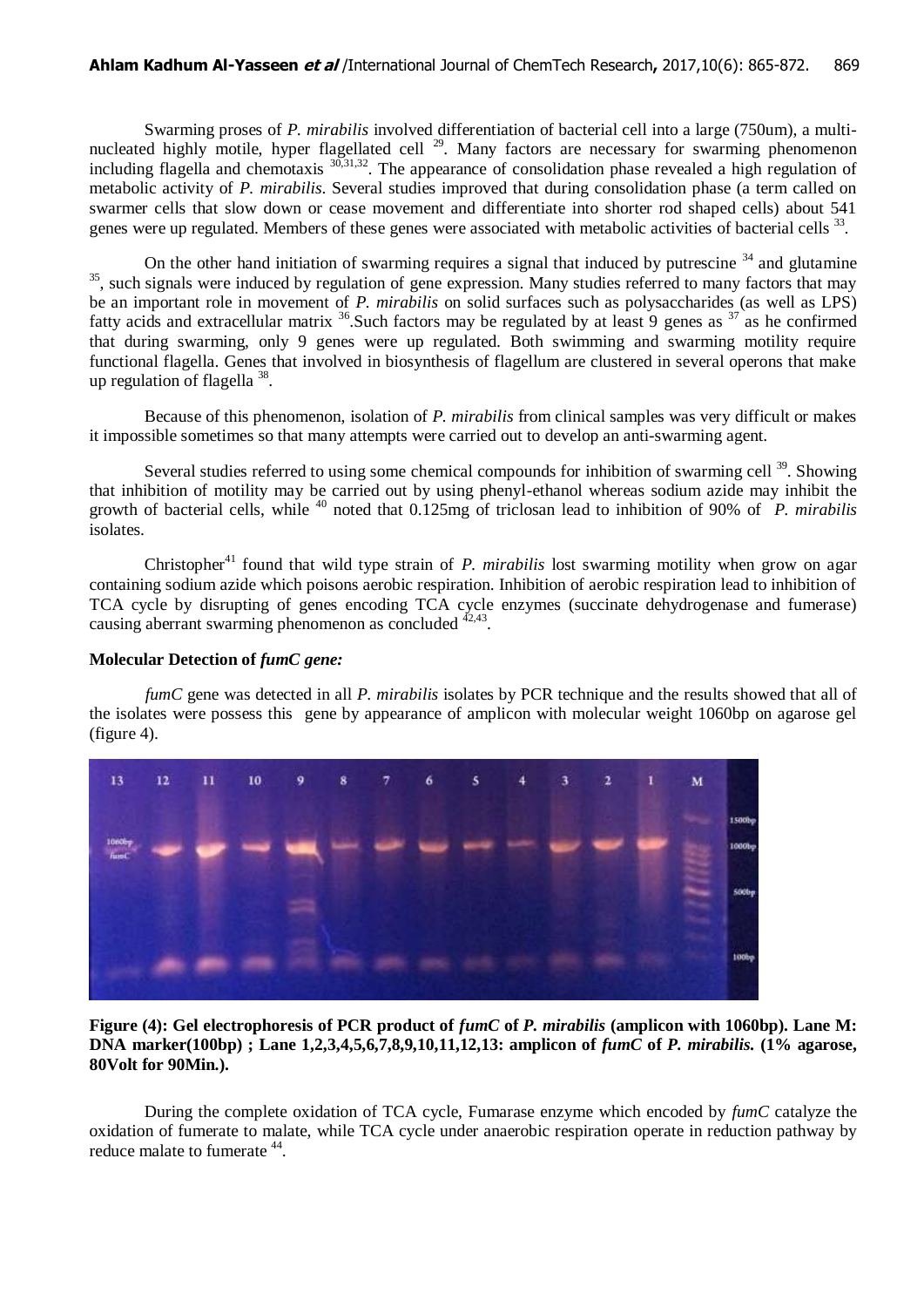*fumC* play an important role in swimming phenomenon of *p. mirabilis*, this is due to the fact that swarming differentiation relies on a complete oxidation of TCA cycle because of succinate dehydrogenase is part of the aerobic pathway and addition of fumerate was not effect on fumerase mutant *P. mirabilis*<sup>45</sup>.

Swarming phenomenon requires a proton motive force that results in motion of flagella. The activity of thousands of coordinated flagella during the swarming phase and consolidation phase requires a considerable energy and up-regulation of genes involved in nutrition uptake (amino acids and peptic uptake system) to replenish energy reserves <sup>46</sup>.

Several studies improved that a mutation that disrupts genes encoding enzymes of TCA cycle such as succinate hydrogenase and fumerase cause an aberrant swarming phenomenon  $47,48$ .

## **References :**

- 1. Abbott, S. L., Klebsiella, Enterobacter, Citrobacter, Serratia, Plesiomonas, and other Enterobacteriaceae. In P. R. Murray, E. J. Baron, J. H. Jorgensen, M. L. Landry & M. A. Pfaller (Eds.), Manual of Clinical Microbiology. 2007, (9th ed., pp. 698-711). Washington, USA: ASM Press
- 2. Allison, C., Lai, H. C., Gygi, D. and Hughes, C. Cell differentiation of Proteus mirabilis is initiated by glutamine, a specific chemoattractant for swarming cells. Mol. Microbiol. 1993, 8:53–60
- 3. Alwen, J. and smith, D. G..A medium to suppress the swarming of Proteus species. J. Appl. Bacteriol.1967, 30: 389-394
- 4. Armbruster, C.E.; Mobley H.L..Merging mythology and morphology: the multifaceted lifestyle of Proteus mirabilis. Nat. Rev. Microbiol. 2012, 10(11):743-754
- 5. Arouh S Analytical model for ring formation by bacterial swarmers. Phys Rev2001,E 63: 1–14
- 6. Belas, R., D. Erskine, and D. Flaherty.Transposon mutagenesis in Proteus mirabilis. J. Bacteriol.1991, 173:6289–6293
- 7. Belas, R., Goldman, M.and Ashliman, K. .Genetic analysis of Proteus mirabilis mutants defective in swarmer cell elongation. J. Bacteriol.1995, 177:823– 828
- 8. Brown,E. R., Cherry, W. B., Moody,M . D. & Gordon,M . A..The induction of motility in Bacillus unthracis by means of bacteriophage lysates. J. Bact. 1955, 69,590
- 9. Chelsie E. Armbruster, Steven A. Hodges, Harry L. T. Mobley. Initiation of Swarming Motility by Proteus mirabilis Occurs in Response to Specific Cues Present in Urine and Requires ExcessL-Glutamine. Jour. of Bacteriol.2013, vol. 195 no. 6. p. 1305–1319.
- 10. Saak CC, Gibbs KA. The Self-Identity Protein IdsD Is Communicated between Cells in Swarming Proteus mirabilis Colonies. Journal of Bacteriology. 2016 Dec 15;198(24):3278-86.
- 11. Christopher J. Alteri, Stephanie D. Himpsl, Michael D. Engstrom, and Harry L. T. Mobley.. Anaerobic Respiration Using a Complete Oxidative TCA Cycle Drives Multicellular Swarming in Proteus mirabilis.mBio2012, vol. 3 no. 6 e00365-12
- 12. Coetzee, J.N..Some properties of a morphological variant of a strain of Proteus vulgaris. S. Afr. J .Lab. clin. Med.1959, 5, 17
- 13. Coetzee,J.N. and Sacks,T.G. T. ransduction of streptomycin resistance in Proteus mirabilis. J .gen. Microbiol.1960, 23, 445
- 14. Cusick K, Lee YY, Youchak B, Belas R.. Perturbation of FliL interferes with Proteus mirabilis swarmer cell gene expression and differentiation. J. Bacteriol. 2012,194:437– 447.
- 15. Dufour, A., R. B. Furness, and C. Hughes.. Novel genes that upregulate the Proteus mirabilis flhDC master operon controlling flagellar biogenesis and swarming. Mol. Microbiol.1998, 29:741–751
- 16. Dworkin M.. Recent advances in the social and development biology of the mycobacteria. Microbiol.1996, Rev.60:70-102
- 17. Firehammer, B. D..Inhibition of Growth and Swarming of Proteus mirabilis and Proteus vulgaris by Triclosan.JOUR. OF CLIN.MICROBIOL. 1987, 25: 1312-1313
- 18. Friewer,F . I. and Leifsone, E..Non-motile flagellated variants of Salmonella typhi-murium.J .Path. Bact. 1952, 64, 223
- 19. Fujihara M, Obara H, Watanabe Y, Ono HK, Sasaki J, Goryo M,Harasawa R.. Acidic environments induce differentiation of Proteus mirabilis into swarmer morphotypes. Microbiol.Immunol.2011, 55:489–493.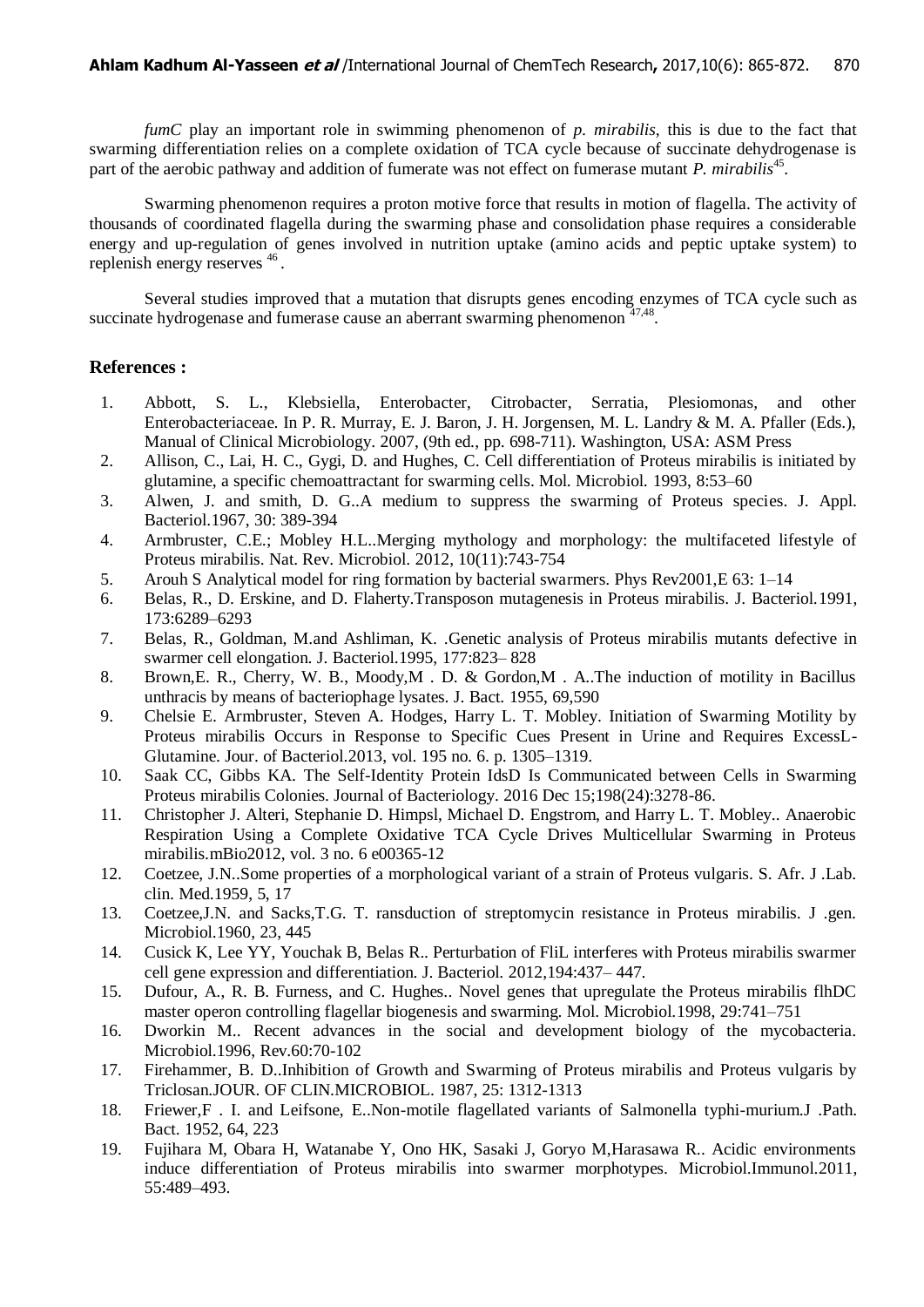- 20. Fuqua, C., Winans, S., Berg, E. Census, F. and Consensus, H.. Bacterial ecosystems: The Lux R-LuxL family of quorum-sensing transcriptional regulators. Annu Rev Microbiol.1996, 50:727-751
- 21. Girgis, H.S.; Liu, Y.; Ryu, W.S.; Tavazoie, S..A comprehensive genetic characterization of bacterial motility.PLOS Genet.2007, 3:e154–166
- 22. Hernandez, E. and Cavallo, J.D..Abolition of swarming of Proteus. J. Clin. Microbiol.1999, 37:3435- 3436
- 23. Himpsl, S.D. ; Lockatell, C.V.; Hebel, J. R.; Johnson, D.E.; and Mobley, H.T.. Identification of virulence determinants in uropathogenic Proteus mirabilis using signature-tagged mutagenesis. J. Med. Microbiol.,2008, (57):1068–1078
- 24. Jacobsen, S.M.; Stickler, D.J.; Mobley, H.L.T. and Shirtliff, M.E..Complicated catheter-associated urinary tract infections due to Escherichia coli and Proteus mirabilis. Clin Microbiol Rev2008, . 21:26– 59
- 25. Jones, V. B.; Young, R.; Mahenthiralingam, E. and Stickler, J. D.. Ultrastructural of Proteus mirabilis swarmer cell rafts and role of swarming in catheter associated urinary tract infection. J. Infect. Immun., 2004, 72: 3941-3950
- 26. Kearns, D.B.. A field guide to bacterial swarming motility. Nat. Rev. Microbiol. 2010, 8:634–644
- 27. Lahaye E, Aubry T, Fleury T & Sire O Does water activity rule P. mirabilis periodic swarming? II. Viscoelasticity and water balance during swarming. Biomacromolecules 2007, 8: 1228–1235
- 28. Lee, Y. and Belas, R..Loss of FliL Alters Proteus mirabilis Surface Sensing and Temperature-Dependent Swarming.Jour. of Bacteriol. 2015, 197:1
- 29. Liaw, S. J., H. C. Lai, and W. B. Wang.. Modulation of swarming and virulence by fatty acids through the RsbA protein in Proteus mirabilis. Infect. Immun.2004, 72:6836–6845.
- 30. Lominski, I. and Lendrum, A. C..Differentiation of vegetative cells into swarm cells.Pathol.Bacteriol.1947, 59:688–691
- 31. Matsuyama T; Takagi Y; Nakagawa Y; Itoh H.; Wakita J & Matsushita M Dynamic aspects of the structured cell population in a swarming colony of Proteus mirabilis. J Bacteriol2000, 182: 385–393
- 32. Melanie M. P.; David A. R.; Sara N. S. and Harry L. T.. Transcriptome of Swarming Proteus mirabilis . American Soc. for Microbiolo.2010, p. 2834–2845
- 33. Morgenstein, R.M.; Szostek, B. and Rather, P.N..Regulation of gene expression during swarmer cell differentiation in Proteus mirabilis.FEMS Microbiol. Rev.2010, 34:753–763
- 34. Pearson MM, Rasko DA, Smith SN, Mobley HL.. Transcriptome of swarming Proteus mirabilis. Infect. Immun.2010, 78:2834 –2845.
- 35. Rauprich O, Matsushita M, Weijer CJ, Siegert F, Esipov SE, Shapiro JA.. Periodic phenomena in Proteus mirabilis swarm colony development. J Bacteriol 1996, 178:6525–6538
- 36. Ronald, A.. The etiology of urinary tract infection: traditional and emerging pathogens. American Journal of Medicine,2002,113:1-14
- 37. Rozalski, A. and Staczek, P..Proteus. In: D. Liu. (ed.) Molecular detection of foodborne pathogens.CRS Press, Taylor and Francis Group. Boca Raton, 2010, P. 417–430
- 38. Rozalski, A.; Torzewska, .; Moryl, M.; Kwil, I.; Maszewska, A.; Ostrowska, A.; Drzewiecka, D.; Zabłotni, A.; Palusiak, A.; Siwińska, M.; Staçzek, P.. Proteus sp. – an opportunistic bacterial pathogen – classification, swarming growth, clinical significance and virulence factors. Folia Biologica et Oecologica. 2013, Volume 8, Issue 1, P. 1–17
- 39. Sambrook, J. and Rusell, D. W..Molecular cloning.A laboratory manual. Third ed. Cold Spring Harbor (NY): 2001, Cold Spring Harbor Laboratory Press, N.Y.
- 40. Shoket, H.; Ali, S.; Gupta, R.K.; Mishra, V.K.. Occurrence of Proteus mirabilis Associated with Vegetable Samples in Dehradun, Uttarakhand, India. Int.Jour.Curr.Microbiol.App.Sci. 2014, 3(7) 958- 961
- 41. Stahl, S. J., Stewart, K. R. and Williams, F. D.. Extracellular slime associated with Proteus mirabilis during swarming. J. Bacteriol. 1983, 154:930-937
- 42. Struble, K., Michael, S., Bronze, R. and Jackson, L.. Proteus infections: overview Medicine2009, p: 427
- 43. Sturgill, G., and Rather, P. N..Evidence that putrescine acts as an extracellular signal required for swarming in Proteus mirabilis. Mol. Microbiol. 2004, 51:437–446
- 44. Verstraeten, N.; Braken, K.; Debkumari, B.; Fauvart, M.; Fransaer, J.; Vermant, J. and Michiels, J..Living on a surface: swarming and biofilm formation.Trends. J. Microbiol., 2008, 16(10):496-506